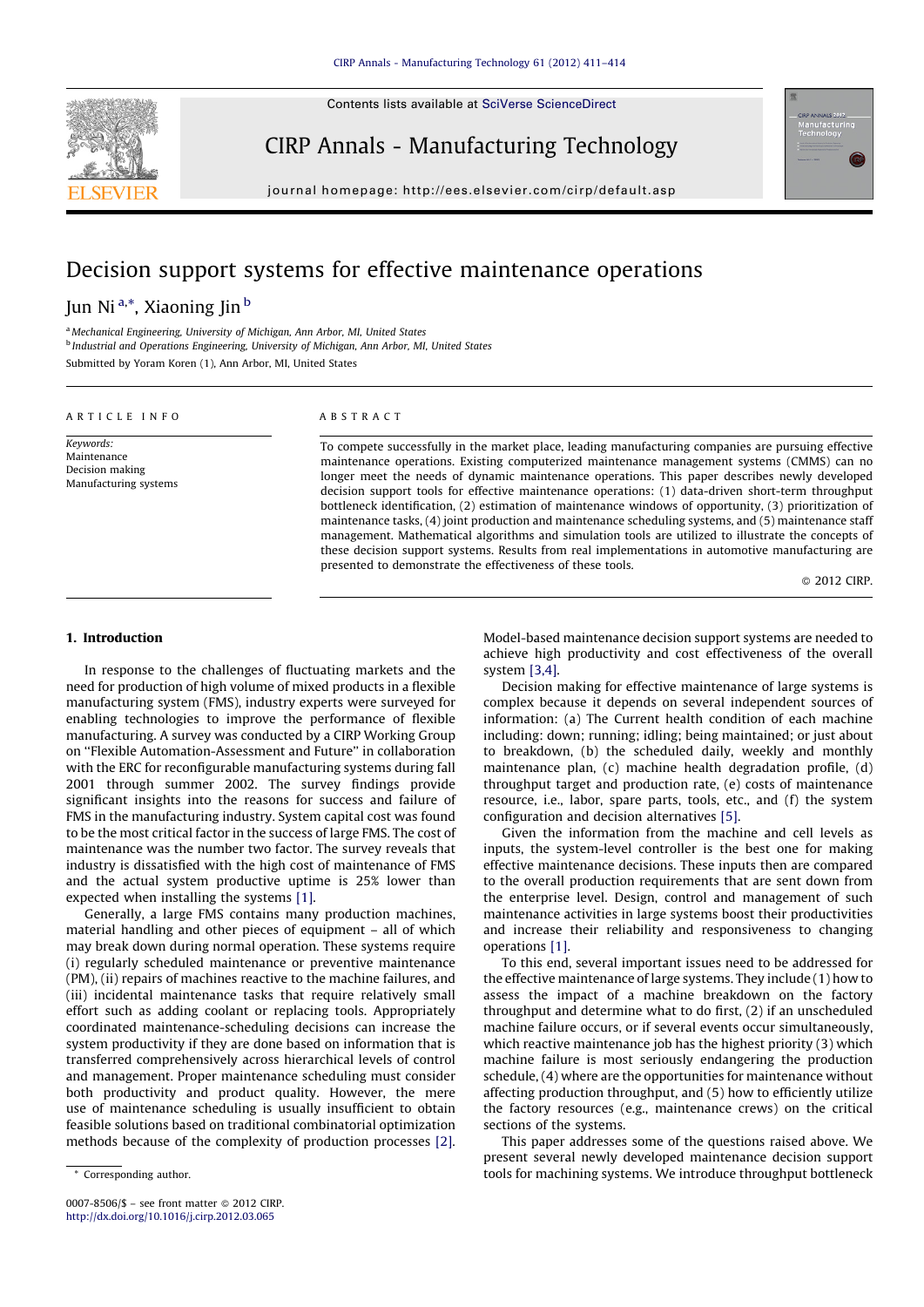detection and prediction techniques for guiding maintenance planning based on throughput-critical machines (Section 2) and a related method for estimating maintenance opportunities in a production line with machines and buffers (Section 3). From a joint production and maintenance perspective, we discuss maintenance tasks prioritization problem and an option-based model for maintenance scheduling (Sections 4 [and](#page--1-0) 5, resp.). Section [6](#page--1-0) presents a new decision support tool for effective maintenance personnel staffing management.

#### 2. Throughput bottleneck detection

In [\[6\]](#page--1-0), Koren et al. demonstrated that system configuration affect throughput. Specifically, they show that machine downtime has a different effect on expected throughput depending on system configuration. A single machine failure in a serial line configuration without buffers leads to the stoppage of the entire system because other machines are blocked or starved. However, in a parallel configuration, if a machine fails, the system only loses a portion of its productivity because alternative paths exist for parts to be processed [\[7\].](#page--1-0) Therefore, given different system configuration it is important to understand how machine level reliability affects the overall system productivity and how increasing machine level reliability by maintenance improves optimal performance.

## 2.1. Bottleneck detection for serial lines

Throughput bottlenecks impede and constrain the productivity of every production line. Effective and efficient identification and prediction of bottleneck machines in a production line can help to better understand the fundamental laws that govern the production system behavior and provide implication for production and preventive maintenance planning including optimum preventive maintenance schedules, opportunity window of performing preventive maintenance tasks, maintenance resource allocation policy, etc.

A bottleneck machine is defined as a machine that impedes the system performance in the strongest possible manner. Generally, the performance improvement on bottleneck machines results in a significantly higher overall system throughput improvement than that on non-bottleneck machines. Below we introduce the definition of bottleneck applicable to serial production lines and suggest methods of bottleneck detection. A bottleneck is defined as the machine that has the maximum ratio of overall system throughput increment  $\Delta TP_{svs.i}$  to its own standalone throughput increment  $\Delta TP_i$ during a certain period [\[8,9\].](#page--1-0) Mathematically, the definition can be formulated as: if  $\Delta TP_{sys,k}/\Delta TP_k$  = max  $\{\Delta TP_{sys,i}/\Delta TP_i$ , for all *i*}, then machine  $k$  is the throughput bottleneck in a serial line with  $n$ machines and  $n-1$  buffers. The overall system throughput is a function of individual machine throughput and buffer size:  $TP_{sys}(t) = f(TP_1(t), ..., TP_n(t), B_1(t), ..., B_{n-1}(t)).$ 

Conventional methods for bottleneck identification in existing literature can be categorized into two classes: analytical based [\[10–12\]](#page--1-0) and simulation based [\[13–15\].](#page--1-0) Simulation-based methods are very useful to identify the short-term bottlenecks [\[15\].](#page--1-0) However, high cost, long development time and possible misinterpretation of simulation results greatly impede their wide application. For the analytical method, the system performance measures are described by probability distributions which prohibit a short-term analysis with changes in throughput target.

Data-driven throughput bottleneck detection was proposed to provide short-term analysis based on real time data such as machine up- and down-time, buffer count, and throughput [\[16\].](#page--1-0) For a modern factory, more detailed online data such as blockage time and starvation time that reflect the overall system dynamics and inner work of machines is available [\[17\].](#page--1-0)

The heuristic methods assume that a bottleneck machine will often cause the upstream machines to be blocked and the downstream machines to be starved. A bottleneck machine will also have a lower total blockage plus starvation time than that of its



Fig. 1. Blockage and starvation time percentage in a serial line.

adjacent machines. A ''turning point'' is defined as the critical machine where the trend of blockage and starvation changes from blockage being higher than starvation to starvation being higher than blockage. Fig. 1 shows the blockage and starvation times from a real serial production line.

#### 2.2. Bottleneck prediction for complex systems

Based on the data driven method, the latest performance of the system is measured and corrective action will be applied. It is true that the bottleneck of a previous time period may not be the bottleneck for the next time period. However, the impact of the previous bottleneck will last until the system dynamics stabilize and the balancing situation has changed so that the bottlenecks switch to other locations. In fact, in a designed balanced system with finite buffers, one will always observe some ''bottleneck inertia phenomenon'' [\[18\].](#page--1-0) A test was conducted for an extreme case using a simple five-machine-four-buffer serial transfer line. For the first shift (8 h), machine M3 is the significant bottleneck as shown in Fig. 2. System behaviors for the next shift are further observed. If the performance of M3 is significantly improved, the bottleneck continues to be M3 for first couple of hours then gradually moves to other machines as illustrated in Fig. 2. This simple test demonstrates that when a given machine changes its behavior drastically, and the impact of that machine on the overall system performance will lasts for some time period.

Therefore, developing a bottleneck prediction method to monitor the system performance and track the bottleneck location becomes an important task. In [\[9\]](#page--1-0), a method for throughput bottleneck prediction based on the time series model (i.e., ARMA) through transforming the blockage time and starvation time of each station into time series. The results show that downtime increment on bottleneck machine will result in lower ARMA model orders than that for non-bottleneck machines.

## 3. Estimation of maintenance opportunity

For production lines consisting of multi-unit systems with an interrelated system structure and material flow, modeling and understanding of the complex interactions provides maintenance decision makers with good opportunities to perform maintenance which will minimally affect production. The name ''opportunistic'' comes from the available opportunities from shutting down caused by a machine failure to perform preventive maintenance (PM) task on other non-failed machines [\[19,20\].](#page--1-0) The philosophy of opportunistic maintenance comprises of utilizing observed or predicted situations in a manufacturing system to conduct maintenance operations while minimally affecting the normal



Fig. 2. Illustration of bottleneck inertia phenomena [\[8\]](#page--1-0).